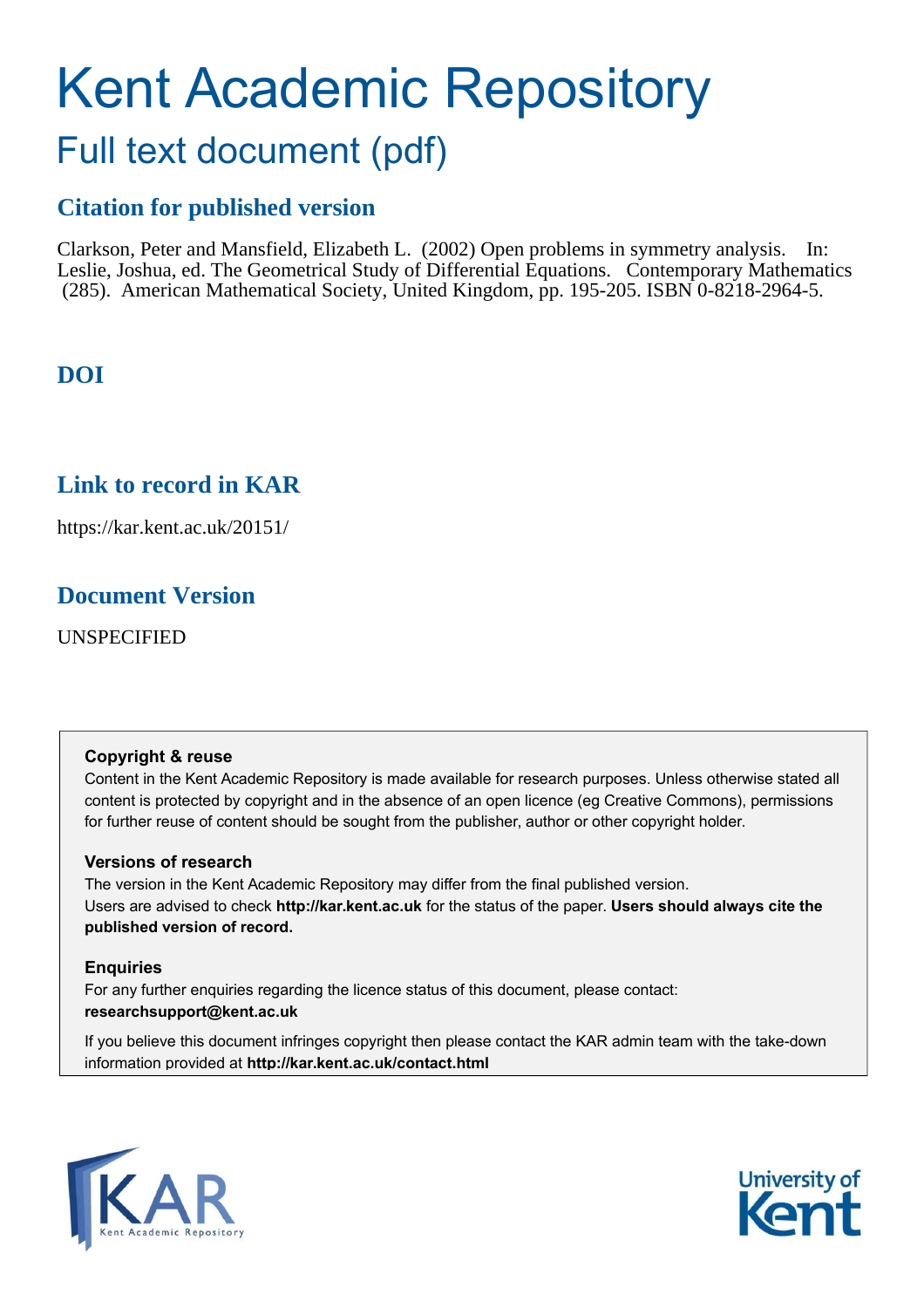### Open Problems in Symmetry Analysis

Peter A Clarkson and Elizabeth L Mansfield

Abstract. In this paper we discuss open problems associated with the study of symmetry reductions and exact solutions of differential equations.

#### 1. Introduction

Nonlinear phenomena have many important applications in the natural and applied sciences. Essentially all the fundamental equations of physics are nonlinear and, in general, are often difficult to solve explicitly. Consequently perturbation, asymptotic and numerical methods are often used, with much success, to obtain approximate solutions; however, there is also much current interest in obtaining exact analytical solutions. These have many mathematical and physical applications, and are usually obtained either by seeking a solution in a special form or, more generally, by exploiting symmetries of the equation. This last provides a method for obtaining exact solutions of a given equation in terms of solutions of lower dimensional equations, in particular, ordinary differential equations.

The classical method for finding symmetries and reductions of partial differential equations is due to Lie (cf. [5, 69]). Suppose x, t are the independent variables, u the dependent variable, and  $u^{(\ell)}$  denotes the set of all the partial derivatives of order  $\ell$  of u. To apply the classical method to the general Nth order partial differential equation

(1.1) 
$$
\Delta = \Delta \left( x, t, u, \mathbf{u}^{(1)}, \dots, \mathbf{u}^{(N)} \right) = 0,
$$

we consider the one-parameter Lie group of infinitesimal transformations in  $(x, t, u)$  given by

(1.2)  
\n
$$
\begin{aligned}\n\widetilde{x} &= x + \varepsilon \xi(x, t, u) + \mathcal{O}(\varepsilon^2), \\
\widetilde{t} &= t + \varepsilon \tau(x, t, u) + \mathcal{O}(\varepsilon^2), \\
\widetilde{u} &= u + \varepsilon \phi(x, t, u) + \mathcal{O}(\varepsilon^2),\n\end{aligned}
$$

where  $\varepsilon$  is the group parameter. Requiring that (1.1) is invariant under this transformation yields an overdetermined, linear system of equations for the infinitesimals  $\xi(x, t, u)$ ,  $\tau(x, t, u)$  and  $\phi(x, t, u)$ . The associated Lie algebra of infinitesimal symmetries is the set of vector fields of the form

(1.3) 
$$
\mathbf{v} = \xi(x, t, u)\partial_x + \tau(x, t, u)\partial_t + \phi(x, t, u)\partial_u,
$$

where  $\partial_x \equiv \partial/\partial x$  etc. Though this method is largely algorithmic, it often involves a great deal of tedious algebra and auxiliary calculations which can become virtually unmanageable if attempted manually, and so symbolic manipulation programs have been developed to facilitate the calculations; an excellent survey of the different packages presently available and a discussion of their strengths and applications is given by Hereman [38].

Once a symmetry group is known, the reduction of the equation is obtained by first solving the invariant surface condition

(1.4) 
$$
\psi \equiv \xi(x, t, u)u_x + \tau(x, t, u)u_t - \phi(x, t, u) = 0,
$$

using the method of characteristics. This typically yields  $u(x,t) = U(x,t,w(z(x,t)))$  where U and z are known functions. Substituting this into  $(1.1)$  will then yield an ordinary differential equation for w as a function of  $z$ , and this is the reduction of  $(1.1)$ .

in "Geometrical Study of Differential Equations" [Editors J A Leslie and T Robart], Contemporary Mathematics Series, vol. 285, American Mathematical Society, Providence, RI (2001) pp 195-205.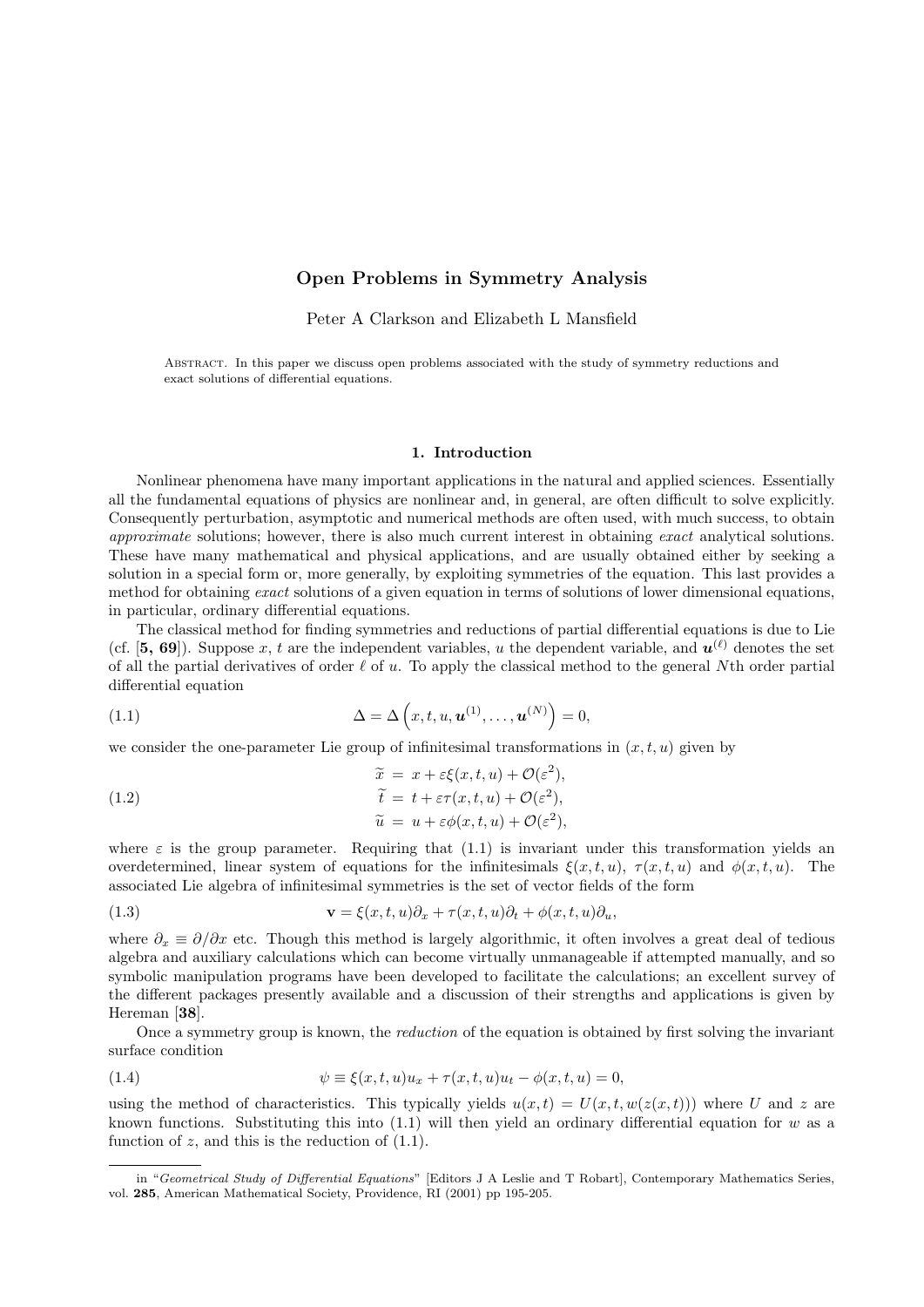There have been several generalizations of the classical Lie group method for symmetry reductions. Bluman and Cole [4] proposed the so-called nonclassical method of group-invariant solutions. In this method, the original partial differential equation (1.1) is augmented with the invariant surface condition (1.4). By requiring that the set of simultaneous solutions of (1.1) and (1.4) are invariant under the transformation (1.2), one obtains an overdetermined, nonlinear system of equations, as opposed to a linear system in the classical case, for the infinitesimals  $\xi$ ,  $\tau$  and  $\phi$ ; note these appear in both the transformations (1.2) and the supplementary condition (1.4). The number of determining equations arising in the nonclassical method is smaller than for the classical method, since there are fewer linearly independent expressions in the derivatives of  $u$ . Since all solutions of the classical determining equations necessarily satisfy the nonclassical determining equations, the solution set may be larger in the nonclassical case. It should be emphasized that the vector fields associated with the nonclassical method do not form a vector space, still less a Lie algebra, since the invariant surface condition (1.4) depends upon the particular reduction. For example, the sum of two nonclassical symmetry operators is not, in general, a symmetry operator at all; similarly the commutator of two nonclassical symmetry operators, or the sum of a classical symmetry operator and a nonclassical symmetry operator are not, in general, symmetry operators.

Subsequently, the nonclassical method was further generalized by Olver and Rosenau [71, 72] to include "weak symmetries" and, even more generally, "side conditions" or "differential constraints". However their framework appears to be too general to be practical and they concluded that: "the unifying theme behind finding special solutions of partial differential equations is not, as is commonly supposed, group theory, but rather the more analytic subject of overdetermined systems of partial differential equations".

Motivated by the fact that symmetry reductions of the Boussinesq equation

(1.5) 
$$
u_{tt} + uu_{xx} + u_x^2 + u_{xxxx} = 0,
$$

were known that are not obtainable using the classical Lie group method, Clarkson and Kruskal [21] developed a direct, algorithmic method for finding symmetry reductions (in the sequel referred to as the direct method), which they used to obtain previously unknown reductions of the Boussinesq equation. The basic idea of the direct method is to seek a solution of a partial differential equation such as (1.1) in the form

$$
(1.6) \t\t u(x,t) = F(x,t,w(z)), \t z \equiv z(x,t),
$$

and require that  $w(z)$  satisfy an ordinary differential equation. This imposes conditions upon  $F(x, t, w)$ ,  $z(x, t)$  and their derivatives in the form of an overdetermined system of equations, whose solution yields the desired reductions. Levi and Winternitz [51] subsequently gave a group theoretical explanation of these results by showing that all the new reductions of the Boussinesq equation could be obtained using the nonclassical method of Bluman and Cole [4]. The novel characteristic about the direct method, in comparison to the others mentioned above, is that it involves no use of group theory. We remark that the direct method has certain resemblances to the so-called "method of free parameter analysis" (cf. [37]); though in this latter method, the boundary conditions are crucially used in the determination of the reduction whereas they are not used in the direct method. Additionally ansatz based methods for determining reductions and exact solutions of partial differential equations have been used by Fushchych and co-workers (cf. [35] and the references therein).

The nonclassical method lay dormant for several years, essentially until the papers by Olver and Rosenau [71, 72]. However, following the development of the direct method there has been renewed interest in the nonclassical method and recently both these methods have been used to generate many new symmetry reductions and exact solutions for several physically significant partial differential equations which represents significant and important progress (cf.  $[19, 22, 29, 35]$  and the references therein).

#### 2. Open Problems

2.1. When does the classical Lie group method need to be generalized? For some equations, such as the Korteweg-de Vries (KdV) equation

(2.1) 
$$
u_t + 6uu_x + u_{xxx} = 0,
$$

the symmetry reductions arising from the classical, direct and nonclassical methods coincide [21]. The classical method is usually the simplest to calculate, since all the equations to be solved are linear and a variety of symbolic manipulation programs have been developed that implement the method.

Open Question 2.1. How does one determine a priori which partial differential equations possess symmetry reductions that are not obtainable using the classical Lie group approach?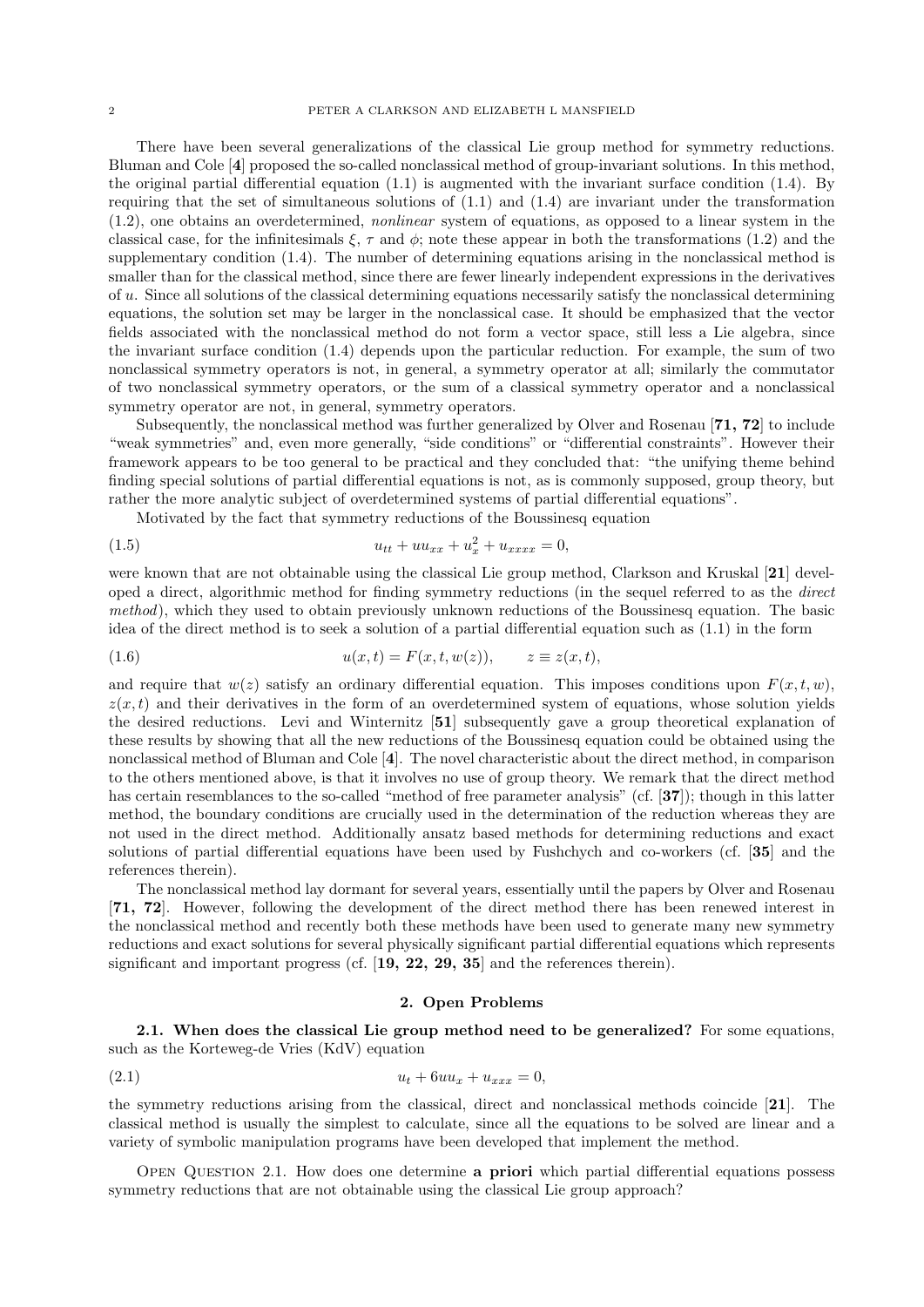2.2. Algorithms and symbolic manipulation programs. A major difficulty in the determination of symmetry reductions by any method is the large quantity of routine calculations that are usually involved, for which symbolic manipulation programs are ideally suited. In order to solve overdetermined systems of partial differential equations (and in particular nonlinear systems) the development of efficient algorithms is required. At present all the symbolic manipulation programs for the direct and nonclassical methods are interactive. For example, the MACSYMA package symmgrp.max [20] can be adapted to generate the determining equations for the nonclassical method [24], though one has to solve the resulting nonlinear system of equations. The use of differential Gröbner bases (cf.  $[61]$ ) or characteristic sets  $[8, 42]$  has made the analysis of overdetermined systems of partial differential equations, such as those arising as the determining equations for classical and nonclassical symmetries, more tractable. Whilst the diffgrob2 [55] package is best used interactively on large or complex systems, nevertheless it has proved effective in solving such overdetermined systems (cf.  $[23, 24, 25, 26, 27, 55, 56, 59, 60, 62]$ ). Other symbolic manipulation packages which can handle nonlinear overdetermined systems of partial differential equations are diffalg, distributed as part of the Maple Library, and the Maple package rif, [76], available from http://www.cecm.sfu.ca/∼wittkopf/.

For example, Clarkson and Mansfield [23] applied the nonclassical method in conjunction with the method of differential Gröbner bases to the nonlinear heat equation

$$
(2.2) \t\t\t u_t = u_{xx} + f(u)
$$

where  $f(u)$  is an arbitrary sufficiently differentiable function. Clarkson and Mansfield determined conditions on  $f(u)$  under which symmetries other than the trivial spatial and temporal translational symmetries exist, solved the determining equations for the infinitesimals and thus obtained a complete catalogue of symmetry reductions for the nonlinear heat equation (2.2). In particular a classification of exact solutions of (2.2) for  $f(u) = (u - a)(u - b)(u - c)$ , with a, b and c constants, appears in [23].

The four nonclassical determining equations for the nonlinear heat equation (2.2) are

$$
\xi_{uu} = 0,
$$

(2.4) 
$$
\phi_{uu} - 2\xi_{xu} + 2\xi\xi_u = 0,
$$

(2.5) 
$$
2\phi_{x} - 2\phi \xi_{u} + 3\xi_{u} f + \xi_{t} - \xi_{xx} + 2\xi \xi_{x} = 0,
$$

(2.6) 
$$
\phi_t - \phi_{xx} + \phi_u f - f_u \phi + 2\phi \xi_x - 2\xi_x f = 0.
$$

In contrast, the four nonclassical determining equations for the nonlinear wave equation

(2.7) utt = uxx + f(u)

are

(2.8) 
$$
(\xi^2 - 1) \left[ (\xi^2 - 1) \xi_{uu} - 2\xi \xi_u^2 \right] = 0,
$$

(2.9) 
$$
(\xi^2 - 1) \left[ 2\phi \xi \xi_{uu} + 2\xi_{xu} - 2\xi \phi_u \xi_u + 2\xi \xi_{tu} + (\xi^2 - 1)\phi_{uu} \right] - 4\phi \xi^2 \xi_u^2 - 4\xi^2 \xi_t \xi_u - 4\xi \xi_u \xi_x = 0,
$$

(2.10) 
$$
72\phi_x\xi\xi_x - 2\phi\phi_u\xi_x - 2\phi_t\xi_x + 2f(u)\xi_x - 2\phi^2\phi_u\xi_u - 2\phi\phi_t\xi_u + 2f(u)\phi\xi_x + 2\phi\phi_x\xi_u - 2\phi\phi_u\xi_t + 2f(u)\xi_t + 2\phi_x\xi_t + 2\phi\phi_u\xi^2
$$

$$
+(\xi^2 - 1) \left[ \phi^2 \phi_{uu} + f(u)\phi_u + \phi_{tt} - \phi_{xx} - \phi f'(u) \right] = 0,
$$
  
(2.11)  

$$
(\xi^2 - 1) \left[ \xi_{xx} - \phi^2 \xi_{uu} + 2\phi_t \xi_u - 3f(u)\xi_u - \xi_{tt} - 2\phi \xi_{tu} - 2\phi \phi_{uu} \xi - 2\phi_{tu} \xi_{uu} \right]
$$

$$
-2\phi_{xu} - 2\xi_x^2 + 4\phi_u \xi_x + 2\phi^2 \xi_x^2 + 4\phi \phi_t \xi_x
$$

$$
+4\phi \phi_u \xi^2 \xi_u + 2\xi_x^2 + 2\phi_u (\xi^2 + 1)\xi_t = 0.
$$

Whilst the system  $(2.3-2.6)$  is relatively straightforward to solve, the system  $(2.8-2.11)$  is significantly more difficult, indeed still unsolved. For equations such as the nonlinear wave (2.7) equation and equations involving the Laplace operator, the analysis of the associated overdetermined systems is currently intractable. This is conjectured to be due to symmetries of the systems of determining equations themselves, arising from the fact that the independent variables appear on an equal footing in the original equation. An idea for overcoming this difficulty is to rewrite the overdetermined system in terms of the invariants of the symmetry, effectively dividing the symmetries out before the processes that analyze the system begin.

In particular, one can use the new formulation of the method of moving frames due to Fels and Olver [33, 34], with which one can rewrite a system which is invariant under a group action, in terms of the differential invariants. The kinds of calculations involved and the issues that arise are discussed in [58].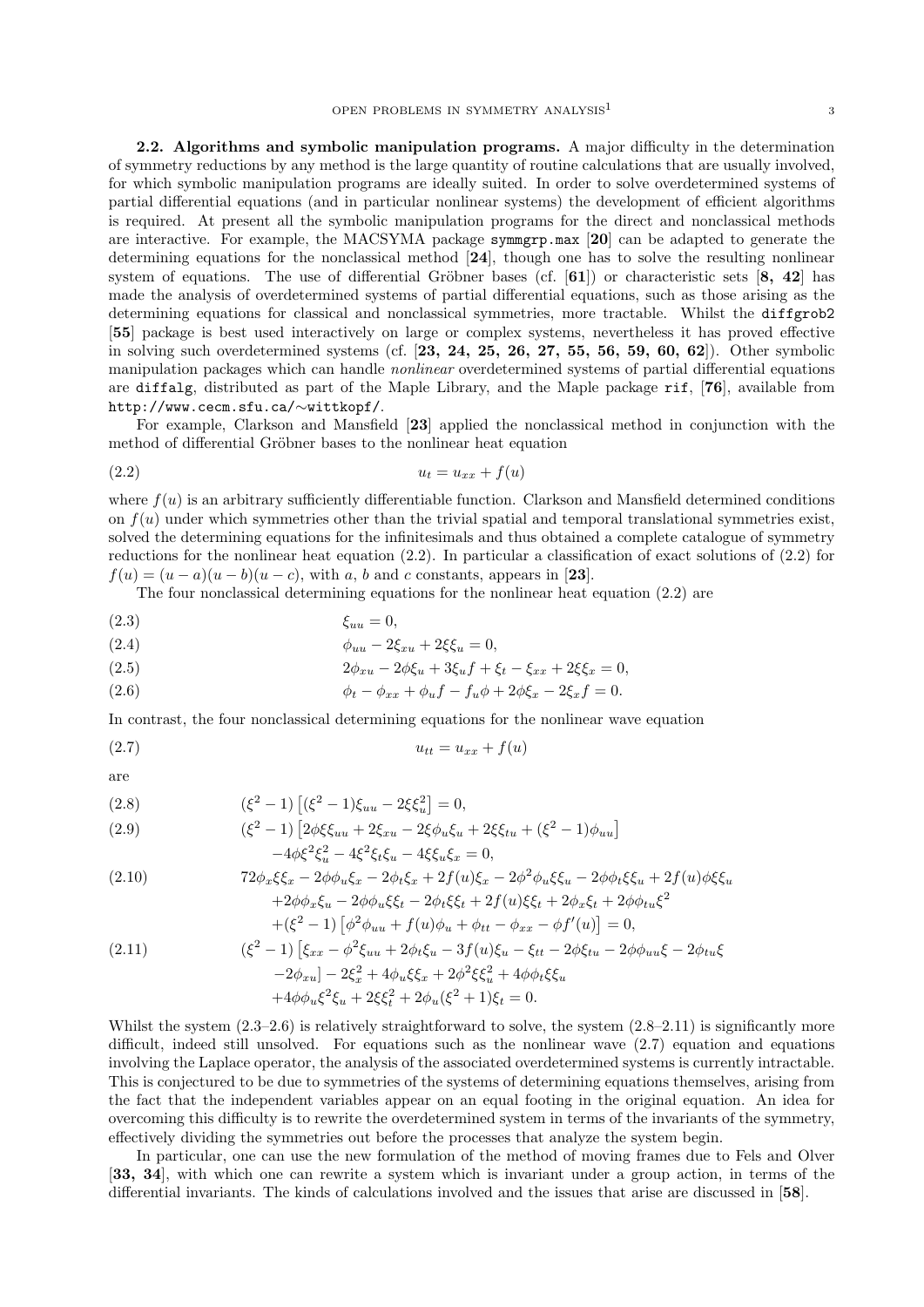Open Question 2.2. To develop algorithms to solve overdetermined systems associated with partial differential equations which have a high degree of symmetry.

2.3. Boundary Value Problems. Consider the second-order partial differential equation

(2.12) 
$$
\Delta(x, t, u, u_x, u_t, u_{xx}, u_{xt}, u_{tt}) = 0,
$$

and the boundary conditions

(2.13) 
$$
B_j(x, t, u, u_x, u_t, ) = 0, \qquad j = 1, 2, ..., m
$$

on

(2.14) 
$$
\Omega_j(x,t) = 0, \qquad j = 1, 2, \dots, m.
$$

The standard procedure for applying the classical method (cf.  $[5]$ ) to the boundary value problem  $(2.12-2.14)$ is to require that both equation and boundary conditions are invariant under the one-parameter Lie group of infinitesimal transformations (1.2), i.e. to require that

(2.15) 
$$
\mathrm{pr}^{(2)}\mathbf{v}(\Delta)\Big|_{\Delta=0}=0,
$$

(2.16) 
$$
\mathbf{v}(\Omega_j)|_{\Omega_j=0} = 0, \qquad j = 1, 2, ..., m,
$$

(2.17) 
$$
\text{pr}^{(1)} \mathbf{v}(B_j) \Big|_{B_j=0} = 0
$$
, on  $\Omega_j = 0$ ,  $j = 1, 2, ..., m$ ,

where **v** is given by  $(1.3)$ . Equation  $(2.15)$  is the standard condition for the partial differential equation  $(2.12)$  to be invariant under the infinitesimal transformations  $(1.2)$ , so that  $(2.16-2.17)$  impose additional conditions for a symmetry to exist. Thus this procedure necessarily yields a smaller set of symmetries for the boundary value problem  $(2.12-2.14)$  than the partial differential equation  $(2.12)$ . We believe that this is too restrictive and instead one should only require that a subset of the solutions of (2.12), which is determined from the boundary conditions (2.13–2.14), be invariant under the infinitesimal transformations (1.2). As we remarked above, in the "method of free parameter analysis" the boundary conditions are crucially used in the determination of the reduction (cf. [37]).

Open Question 2.3. Is there a general procedure, for applying symmetry methods to boundary value problems?

2.4. Symmetry reductions for differential-difference equations. There is much current interest in deriving symmetries of differential-difference equations such as the Toda lattice equation

(2.18) 
$$
\frac{\partial^2 u_n}{\partial x \partial t} = \exp(u_{n-1} - u_n) - \exp(u_n - u_{n+1}).
$$

There have been two different approaches to the determination of classical Lie symmetry reductions of differential-difference equations, one proposed by Levi and Winternitz [52, 53] and another by Quispel, Capel and Sahadevan [75]. Levi and Winternitz [53] have also introduced the concept of conditional symmetries for the Toda lattice equation (2.18).

Essentially, the difference between these two approaches concerns the interpretation of the discrete variable n. Levi and Winternitz [52, 53] essentially treat  $u_{n-1}$ ,  $u_n$  and  $u_{n+1}$  as different dependent variables and thus regard the differential-difference equation as a system of partial differential equations for the functions  $u_n$ . On the other hand, Quispel, Capel and Sahadevan [75] treat n as an independent variable (in addition to x and t) and thus, in effect, treat the differential-difference equation as a differential-delay equation. Both the above methods are computationally complex, and their philosophical foundations open to debate.

A more recent method for obtaining symmetries of difference equations is due to Hydon [43]. Hydon shows that once the symmetries are cast into so-called "characteristic form", there is a very natural translation of all the calculations for symmetries of differential equations, to difference equations. Other recent developments in the study of symmetries of differential-difference equations include [32, 39, 48, 50].

Open Question 2.4. To clarify the relationship of these approaches (if possible) to each other, and to produce a single standard definition of a symmetry of differential-difference (and difference) equations.

Open Question 2.5. The study of nonclassical symmetry reductions of differential-difference and difference equations.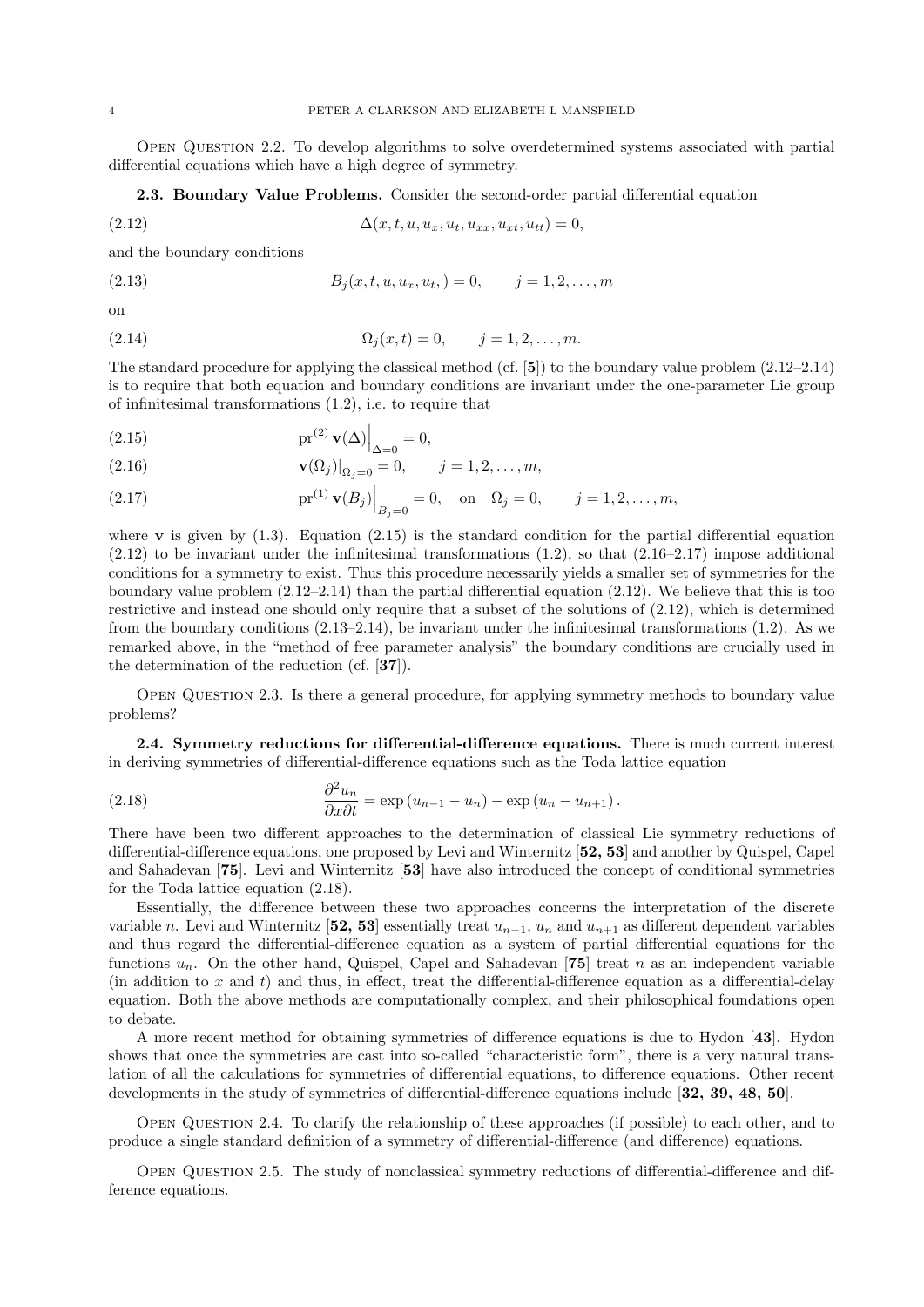2.5. Potential symmetries. Potential symmetries (sometimes called nonlocal symmetries) are another type of symmetry which have received some attention recently (cf. [3, 5, 47]). The existence of potential symmetries has led to the construction of corresponding invariant solutions as well as to the linearization of nonlinear partial differential equations through non-invertible mappings [5, 6]. In this approach, a partial differential equation is written as a system of partial differential equations.

For example, consider the shallow water wave (SWW) equation

(2.19) 
$$
v_{xxt} + \alpha v v_t - \beta v_x \partial_x^{-1} v_t - v_t - v_x = 0,
$$

where  $(\partial_x^{-1} f)(x) = \int_x^{\infty} f(y) dy$ , and  $\alpha$  and  $\beta$  are arbitrary nonzero constants. Since this equation contains a nonlocal term then in order to undertake symmetry analysis we need to write (2.19) as an analytic equation or system. Five possible ways of doing this are

(2.20) 
$$
u_{xxt} + \alpha u_x u_{xt} + \beta u_t u_{xx} - u_{xt} - u_{xx} = 0,
$$

(2.21) 
$$
\begin{cases} v_{xxt} + \alpha v v_t + \beta w v_x - v_t - v_x = 0, \\ w_x = v_t, \end{cases}
$$

(2.22) 
$$
\begin{cases} v_{xxt} + \alpha v v_t + \beta w v_x - v_t - v_x = 0, \\ v = u_x, \end{cases}
$$

$$
w = u_t,
$$

(2.23) 
$$
\begin{cases} \psi_x = u_{xxx} + \frac{1}{2}(\alpha - \beta)u_x^2 - u_x, \\ \psi_t = u_x - \beta u_t u_x, \end{cases}
$$

(2.24) 
$$
\begin{cases} v_{xxt} + \alpha v v_t + \beta u_t v_x - v_t - v_x = 0, \\ v = u_x. \end{cases}
$$

Symmetry reductions using the classical and nonclassical methods and exact solutions of these five variants  $(2.20-2.24)$  of SWW equation  $(2.19)$  are studied in [25, 28]. Both the classical and nonclassical methods give the same reductions when applied to the system (2.21) as when applied to the scalar counterpart equation (2.20). What is unusual about the calculation for the system (2.21) is the large increase in complexity in moving from a scalar equation to this system. Whilst for both the system and the scalar equation the determining equations for the classical method are of similar complexity (and are all linear) the complexity of the nonclassical method differs wildly. Another difficulty observed was that the reductions obtained using the nonclassical method for the systems (2.21) and (2.22) arise in a very unusual manner, since one has to use a hodograph transformation to solve the equations. Clarkson and Priestley [28] also applied the direct method to the five equations (2.20–2.24) and obtained the same results as using the nonclassical method. The application of the direct method is not entirely straightforward either especially for the systems (2.21–2.24), though it seems to be much easier to implement than the nonclassical method.

Open Question 2.6. How does one determine a priori the most suitable representation, from the point of view of symmetry calculations, of a nonlocal equation such as (2.19)?

2.6. Generalized symmetries. There are a number of exact solutions of partial differential equations that are not obtained using either the direct or nonclassical methods. The two-soliton solutions, and more generally  $N$ -soliton solutions, of completely integrable equations such as the Boussinesq equation (1.5) are examples. These are standardly obtainable using generalized symmetries (cf. [2]), which are sometimes known incorrectly as Lie-Bäcklund symmetries. Clarkson and Mansfield [24, 25] have shown that some special "two-soliton" solutions arise from nonclassical symmetries.

A genuine nonclassical symmetry (i.e., one that is not purely a classical symmetry) has the property that the associated infinitesimal transformation leaves invariant only a subset of solutions of the original partial differential equation whereas the infinitesimal transformation for a classical symmetry maps the set of all solutions of the partial differential equation into itself. What is the analogous property (if any) for nonclassical generalized symmetries?

Open Question 2.7. Do nonclassical, generalized symmetries exist and if so what kind of solutions do they generate?

Since the Boussinesq equation (1.5) possesses such a rich family of nonclassical symmetry reduction solutions, then we believe that this would be a good example to consider.

2.7. Symmetry in Numerical Analysis. Budd and Collins [10] discuss numerical methods which make use of the symmetry in partial differential equations (see also  $\left[14, 15, 16\right]$ ). Such numerical methods have the following advantages: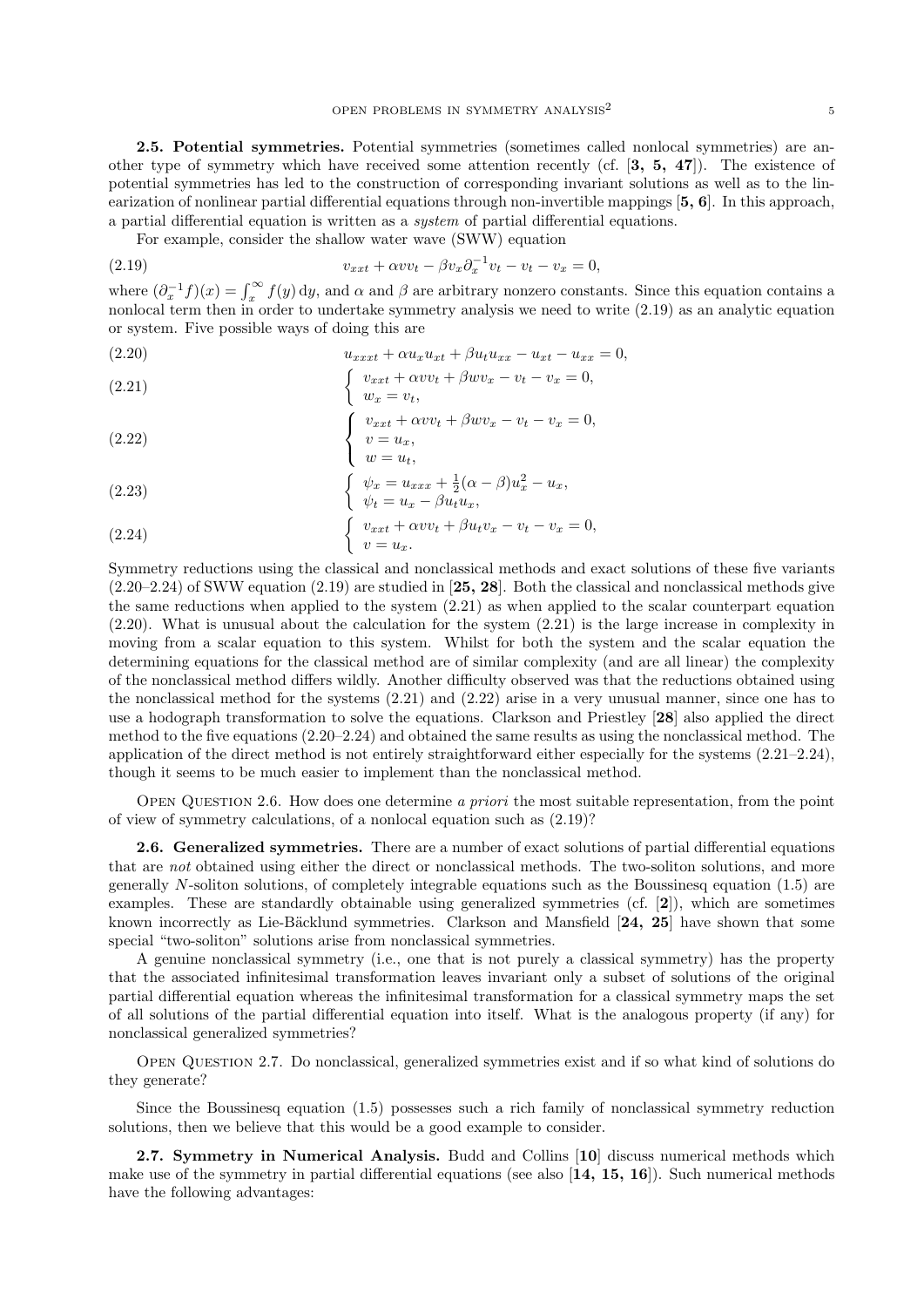- If a numerical method reflects the underlying symmetry of the partial differential equation then it will generally admit self-similar solutions as possible solutions. A well-designed method of this type should also inherit many of the stability properties of such solutions. Thus for problems where selfsimilarity reflects the underlying asymptotic behaviour such methods will have good asymptotic behaviour.
- If symmetry governs singularity formation then these methods should perform well.
- Symmetry is associated with conservation laws through Noether's theorem (cf. [69]), in particular if there is an associated Lagrangian. The numerical method may inherit some of the conservation laws.
- Symmetry can play a useful role in the error analysis of numerical methods.

Numerical methods for ordinary differential equations on Lie groups, e.g. those have a time-stepping strategy that ensure that the solution stays on the group, are of much current interest and are classified as so-called *geometric integrators* (cf.  $[14, 45, 63, 64, 65]$ ). Recently symmetry has been included in the design of numerical methods for partial differential equations (see, for example, [9, 11, 12, 13, 31, 41]). Methods for including symmetry into numerical integrators for ordinary differential equations are discussed in [45] and include:

- Luck: some Runge Kutta methods preserve the group structure (cf. [77]).
- Iterated commutator methods which are constructed using the commutator of the group (cf. [45, 46, 54, 78]).
- Tangent space and related methods which are constructed to stay in the tangent bundle of the Lie group (cf. [30, 67]).

Open Question 2.8. The design and further development of numerical algorithms for ordinary and, in particular, partial differential equations which inherit symmetries of the differential equations including nonclassical symmetries.

2.8. More general methods. As illustrated above, the direct and nonclassical methods have generated many reductions and exact solutions for a number of physically important partial differential equations. What further generalizations are possible? Galaktionov's method of "nonlinear separation" [36] and Olver and Rosenau's method of differential constraints [71, 72] are very general methods. In fact, the method of differential constraints can be viewed as the ultimate generalization since it includes (almost) all the known methods for determining special solutions of partial differential equations such as classical group-invariant solutions, nonclassical and weak symmetry reductions, partially invariant solutions, separation of variables solutions etc. They do have a group theoretic interpretation as "generalized weak symmetries" although, as Olver [68] admits, this does not appear to be an overly useful observation. The main difficulty with this approach is that it appears to be too general to practical use.

Open Question 2.9. How does one determine a priori which differential constraints are useful and which ansätze will yield computable solutions?

Generalizations of the direct method include those due to Burdé [17], Galaktionov [36] and Hood [40]. Generalizations of the nonclassical method are discussed by Bluman and Shtelan [7], Burdé [18] and Olver and Vorob'ev [73].

We remark that a generalisation of the classical method of reduction without the transversality requirement is given by Anderson, Fels and Torre [1] (see also article this volume). Finally, the so-called " $\mathcal{C}^{\infty}$ symmetries" of M.C. Muriel Patino [74], is in effect a generalised method of reduction for ordinary differential equations. The known examples of reduction not obtainable by the classical method can be obtained this way.

#### Acknowledgements

It is a pleasure to thank Mark Ablowitz, George Bluman, Chris Budd, Willy Hereman, Peter Hydon, Arieh Iserles, Martin Kruskal, Clara Nucci, Peter Olver, Greg Reid and Pavel Winternitz for their contributions, helpful comments and illuminating discussions. We thank the referee for helpful comments and pointing out some of the references.

#### References

- [1] I.M. Anderson, M.E. Fels and C.G. Torre, Commun. Math. Phys., 212 (2000) 653–686.
- [2] R.L. Anderson and N.H. Ibragimov, Lie-Bäcklund Transformations in Applications, SIAM, Philadelphia (1979).
- [3] G.W. Bluman, Math. Comp. Model., 18 (1993) 1–14.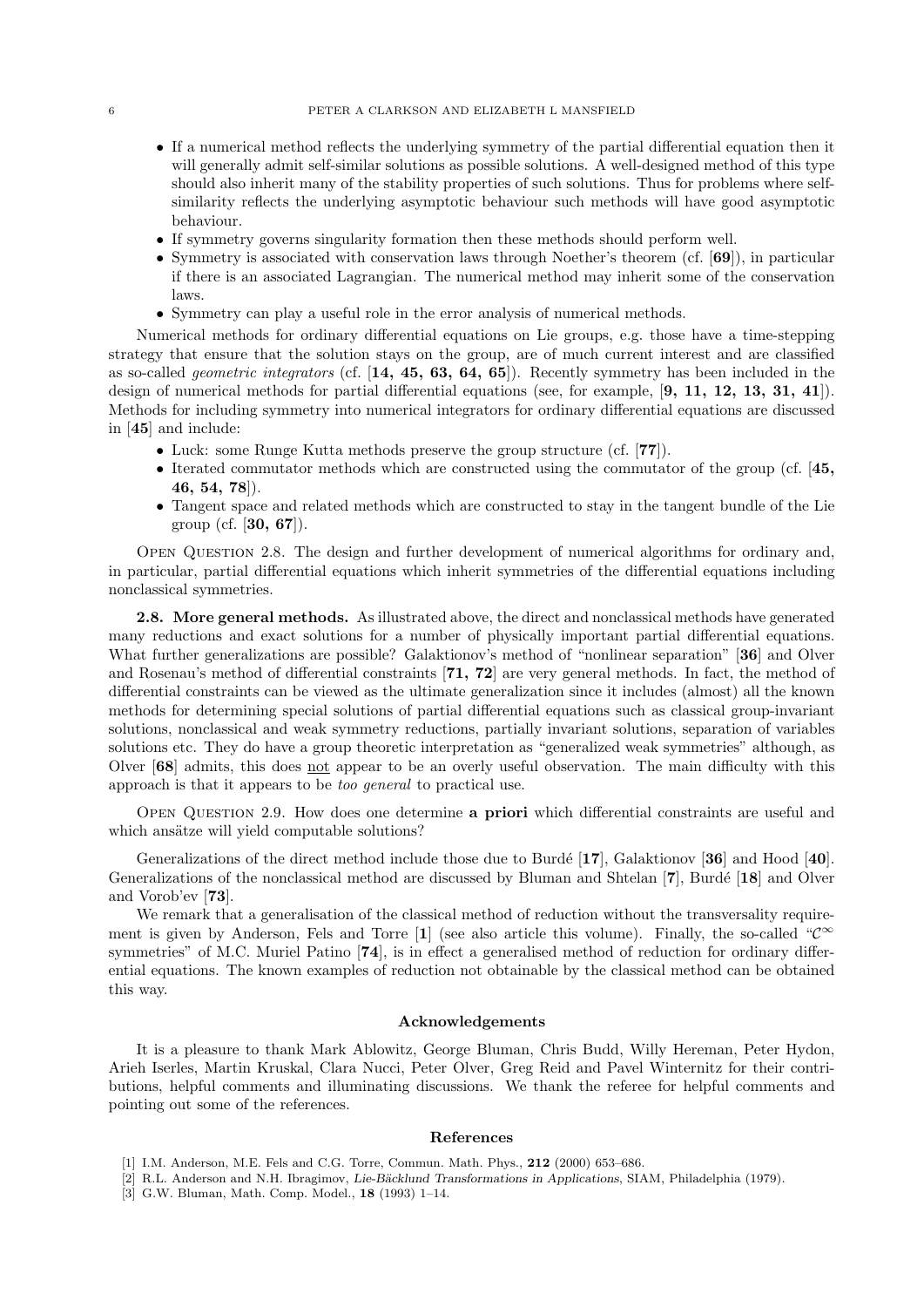- [4] G.W. Bluman and J.D. Cole, J. Math. Mech., **18** (1969) 1025-1042.
- [5] G.W. Bluman and S. Kumei, Symmetries and Differential Equations, Appl. Math. Sci. vol. 81, Springer-Verlag, Berlin (1989).
- [6] G.W. Bluman and S. Kumei, Europ. J. Appl. Math, 1 (1990) 217–223.
- [7] G.W. Bluman and V. Shtelen, in Mathematics is for Solving Problems [Eds. L.P. Cook, V. Roytburd and M. Turin], SIAM, Philadelphia, pp. 105–117 (1996).
- [8] F. Boulier, D. Lazard, F. Ollivier and M. Petitot, in Proc. ISSAC '95 [Ed. A. Levelt], ACM Press, New York (1995).
- [9] C.J. Budd, S. Chen and R.D. Russell, J. Comp. Phys., 152 (1999) 756–789.
- [10] C.J. Budd and G.J. Collins, in Numerical Analysis 1997 [Eds. D. Griffiths, D. Higham and G. Watson], Reserach Notes Math. Sci., vol. 380, Longman, London, pp. 16–36 (1998).
- [11] C.J. Budd and G.J. Collins, Appl. Numer. Math., **26** (1998) 23-39.
- [12] C.J. Budd, G.J. Collins, W.Z. Huang and R.D. Russell, Phil. Trans. R. Soc. Lond. A, 357 (1999) 1047–1077.
- [13] C.J. Budd, W.Z. Huang and R.D. Russell, SIAM J. Sci. Comp., 357 (1996) 305–327.
- [14] C.J. Budd and A. Iserles (Editors), Geomtric Integration: Numerical Solution of Differential Equations on Manifolds, Phil. Trans. R. Soc. Lond. A, 357, pp. 943–1133 (1999).
- [15] C.J. Budd, B. Leimkuhler and M.D. Piggott, Scaling invariance and adaptivity, preprint maths9918, Department of Mathematical Sciences, University of Bath, U.K. (1999).
- [16] C.J. Budd and M.D. Piggott, The geometric integration of scale invariant ordinary and partial differential equations, preprint maths0005, Department of Mathematical Sciences, University of Bath, U.K. (2000).
- [17] G.I. Burde, Q. J. Mech. Appl. Math, 47 (1994) 247-260; 48 (1995) 611-633.
- [18] G.I. Burde, J. Phys. A: Math. Gen., 29 (1996) 1665–1983.
- [19] P.A. Clarkson, Chaos, Solitons and Fractals, 5 (1995) 2261–2301.
- [20] B. Champagne, W. Hereman and P. Winternitz, Comp. Phys. Comm., 66 (1991) 319–340.
- [21] P.A. Clarkson and M.D. Kruskal, J. Math. Phys., 30 (1989) 2201-2213.
- [22] P.A. Clarkson, D.K. Ludlow and T.J. Priestley, Meth. Appl. Anal., 4 (1997) 173–195.
- [23] P.A. Clarkson and E.L. Mansfield, Physica D, 70 (1994) 250–288.
- [24] P.A. Clarkson and E.L. Mansfield, SIAM J. Appl. Math., 54 (1994) 1693–1719.
- [25] P.A. Clarkson and E.L. Mansfield, Nonlinearity, **7** (1994) 975–1000.
- [26] P.A. Clarkson and E.L. Mansfield, Acta Appl. Math., 39 (1995) 245–276.
- [27] P.A. Clarkson, E.L. Mansfield, and T.J. Priestley, Math. Comp. Model., 25 (1997) 195–212.
- [28] P.A. Clarkson and T.J. Priestley, Stud. Appl. Math., 101 (1998) 389–432.
- [29] P.A. Clarkson and P. Winternitz, in The Painlevé Property, One Century Later [Ed. R. Conte], CRM Series in Mathematical Physics, Springer-Verlag, New York, pp. 591–660 (1999).
- [30] P.E. Crouch and R. Grossman, J. Nonlinear Sci., 3 (1993) 1–3.
- [31] V.A. Dorodnytsyn, in Modern Group Analysis: Advanced Analytical and Computational Methods in Mathematical Physics [Eds. N.H. Ibragimov, M. Torrisi and A. Valenti], Kluwer, Dordrecht, pp. 191–201 (1993).
- [32] V.A. Dorodnytsyn, R. Kozlov and P. Winternitz, J. Math. Phys., 41 (2000) 480–504.
- [33] M. Fels and P.J. Olver, Acta Appl. Math., 51 (1998) 161–213.
- [34] M. Fels and P.J. Olver, Acta Appl. Math., 55 (1999) 127–208.
- [35] W.I. Fushchych, W.M. Shtelen, and N.I. Serov, Symmetry Analysis and Exact Solutions of the Equations of Mathematical Physics, Kluwer, Dordrecht (1993).
- [36] V.A. Galaktionov, Diff. and Int. Eqns., 3 (1990) 863-874.
- [37] A.G. Hansen, Similarity Analyses of Boundary Value Problems in Engineering, Prentice-Hall, Englewood Cliffs (1964).
- [38] W. Hereman, in Lie Group Analysis of Differential equations. III. New Trends in Theoretical Developments an Computational Methods [Ed. N.H. Ibragimov], CRC Press, Boca Raton, Chapter XII, pp. 367–413 (1996).
- [39] R. Hernandez Heredero, D. Levi and P. Winternitz, J. Phys. A: Math. Gen., 33 (2000) 2685–2695.
- [40] S. Hood, J. Math. Phys., **36** (1995) 1971–1990.
- [41] W.Z. Huang, Y. Ren and R.D. Russell, J. Comp. Phys., 112 (1994) 279-290.
- [42] E. Hubert, J. Symb. Comput, 29 (2000) 641–662.
- [43] P.E. Hydon, Phil. Trans. R. Soc. Lond. A, 456 (2000) 2835-2855.
- [44] P.E. Hydon, Symmetry Methods for Differential Equations: A Beginner's Guide, Cambridge Texts in Applied Mathematics, Cambridge University Press, Cambridge (2000).
- [45] A. Iserles, in Foundations of Computational Mathematics [Eds. F. Cucker and M. Shub], Springer-Verlag, New York, pp. 180–189 (1997).
- [46] A. Iseles and S. Nørsett, Phil. Trans. R. Soc. Lond. A, 357 (1999) 983–1019.
- [47] I.S. Krasil'shchik and A.M. Vinogradov, Symmetries and Conservation Laws for Differential Equations of Mathematical Physics, Translations of Mathematical Monographs, vol. 182, American Mathematical Society, Providence, R.I. (1999).
- [48] S. Lafortune, L. Martina and P. Winternitz, J. Phys. A: Math. Gen., 33 (2000) 2419–2435; 6431–6446.
- [49] D. Levi, J. Negro and M.A. del Olmo, J. Phys. A: Math. Gen., Discrete derivatives and symmetries of difference equations (2000).preprint
- [50] D. Levi, S. Trembley and P. Winternitz, J. Phys. A: Math. Gen., 33 (2000) 8507-8523.
- [51] D. Levi and P. Winternitz, J. Phys. A: Math. Gen., 22 (1989) 2915-2924.
- [52] D. Levi and P. Winternitz, Phys. Lett., 152A (1992) 335–338.
- [53] D. Levi and P. Winternitz, J. Math. Phys., 34 (1993) 3713–3740.
- [54] W. Magnus, Commun. Pure Appl. Math., VII (1954) 649–673.
- [55] E.L. Mansfield, diffgrob2: A symbolic algebra package for analysing systems of PDE using Maple, ftp ftp.ukc.ac.uk, login: anonymous, password: your email address, directory:

pub/maths/liz, files: diffgrob2 src.tar.Z, diffgrob2 man.tex.Z (1993).